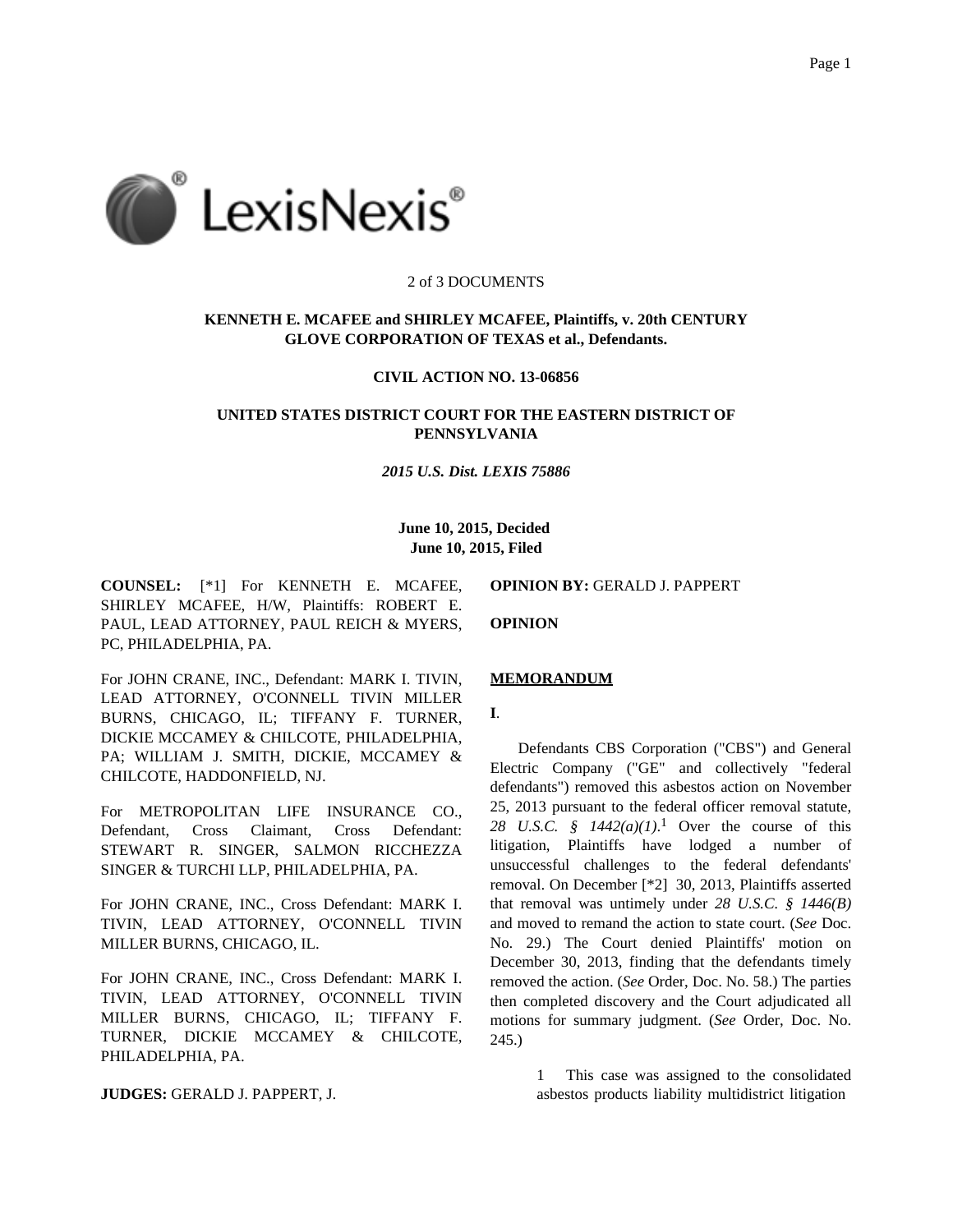(MDL 875) for pretrial management. The Presiding Judicial Officer, the Honorable Eduardo C. Robreno, oversaw the case through the motion for summary judgment stage. After the parties completed discovery, complied with MDL-875 Administrative Orders 12 and 12A, and completed their obligations under the Rule 16 Orders issued by the Court, Judge Robreno found that the case was ready to proceed to trial. (*See* Doc. No. 251.) The case was then reassigned to me for final disposition. (Doc. No. 252.)

On November 4, 2014, the Court ordered Plaintiffs to identify any remaining defendants for trial. (Order, Doc. No. 220.) According to Plaintiffs' response, the federal defendants remained for trial. (Doc. No. 221.) Plaintiffs [\*3] then renewed their motion for remand, this time challenging the existence of the Court's subject matter jurisdiction on two grounds: (1) the government contractor defense does not confer subject matter jurisdiction upon the court and (2) the Court lacked subject matter jurisdiction because the federal defendants could not present a successful government contractor defense. (Doc. No. 232.) The Court thoroughly considered both of these arguments and held that the Court has subject matter jurisdiction over Plaintiffs' claims. (Order, Doc. No. 245.)

On March 6, 2015, the Court entered an order directing that the case proceed to trial as against GE, CBS, John Crane, Inc. ("John Crane"), Guard-Line, Inc. (incorrectly sued as 20th Century Glove Corporation of Texas), and Crown Cork & Seal Co., Inc.2 (Doc. No. 251.) The Court held a status conference on March 30, 2015, during which the parties requested a referral to a magistrate judge for a settlement conference. Magistrate Judge Thomas J. Rueter held a productive settlement conference on April 22, 2015, and the Plaintiffs settled their claims against all defendants except John Crane. (*See* Doc. No. 262.) The Court dismissed Plaintiffs' claims [\*4] against GE, CBS, and Guard-Line, Inc. with prejudice on April 23, 2015.3 (*Id.*)

> 2 Crown Cork & Seal, Co., Inc. was dismissed on April 28, 2015. (Doc. No. 264.)

> 3 The Court amended this Order on May 5, 2015. (Doc. No. 269.)

After dismissal of the federal defendants, Plaintiffs renewed their motion to remand, contending that the Court must decline to exercise supplemental jurisdiction

over the Plaintiffs' remaining claims against John Crane. (Doc. No. 266.) John Crane responded in opposition on May 12, 2015. (Doc. No. 270.)

## **II**.

Plaintiffs move for remand on two grounds. First, they ask the Court to decline to exercise supplemental jurisdiction over their remaining claims against John Crane because the jurisdiction-conferring federal defendants have been dismissed.4 (Pls.' Mot. Remand 5-7.) Plaintiffs then reassert their challenges to the Court's original jurisdiction. (*Id.* at 8-9.) Because Judge Robreno already considered and rejected Plaintiffs' attacks on the Court's original subject matter jurisdiction, (*see* Order, Doc. No. 245), the Court considers only Plaintiffs' new argument.5

> 4 Though Plaintiffs claim to raise two separate bases upon which the Court may decline to exercise supplemental jurisdiction, the [\*5] crux of both arguments is the dismissal of the federal defendants.

> 5 John Crane contends that diversity jurisdiction, pursuant to *28 U.S.C. § 1332*, now exists because the complaint alleges that the Plaintiffs are citizens of New Jersey, John Crane is a Delaware corporation with its principal place of business in Illinois, and there is no dispute that the amount in controversy exceeds \$75,000. (Def's Opp'n Mot. Remand 2.) Federal diversity jurisdiction, however, is measured at the time of removal. *Kaufman v. Allstate N.J. Ins. Co., 561 F.3d 144, 152 (3d Cir. 2009)*. Subsequent changes in the make-up of the parties after removal does not confer jurisdiction upon the Court. *See Jessup v. Cont'l Motors, Inc.*, No. 12-cv-4439, 2013 WL 309895, at \*3 (E.D. Pa. Jan. 24, 2013) ("In removed cases, a federal court may only exercise jurisdiction on a basis which the removing party has alleged in its notice of removal.").

GE and CBS removed the action pursuant to the federal officer removal statute, *28 U.S.C. § 1442(a)(1)*. The Court had original subject matter jurisdiction over Plaintiffs' claims directed at GE and CBS.<sup>6</sup> As the Plaintiffs concede in their motion to remand, the Court has supplemental jurisdiction, pursuant to *28 U.S.C. § 1367(a)*, over Plaintiffs' claims directed at defendants, like John Crane, who have not asserted the government contractor defense. ( [\*6] *See* Pls' Mot. Remand 6